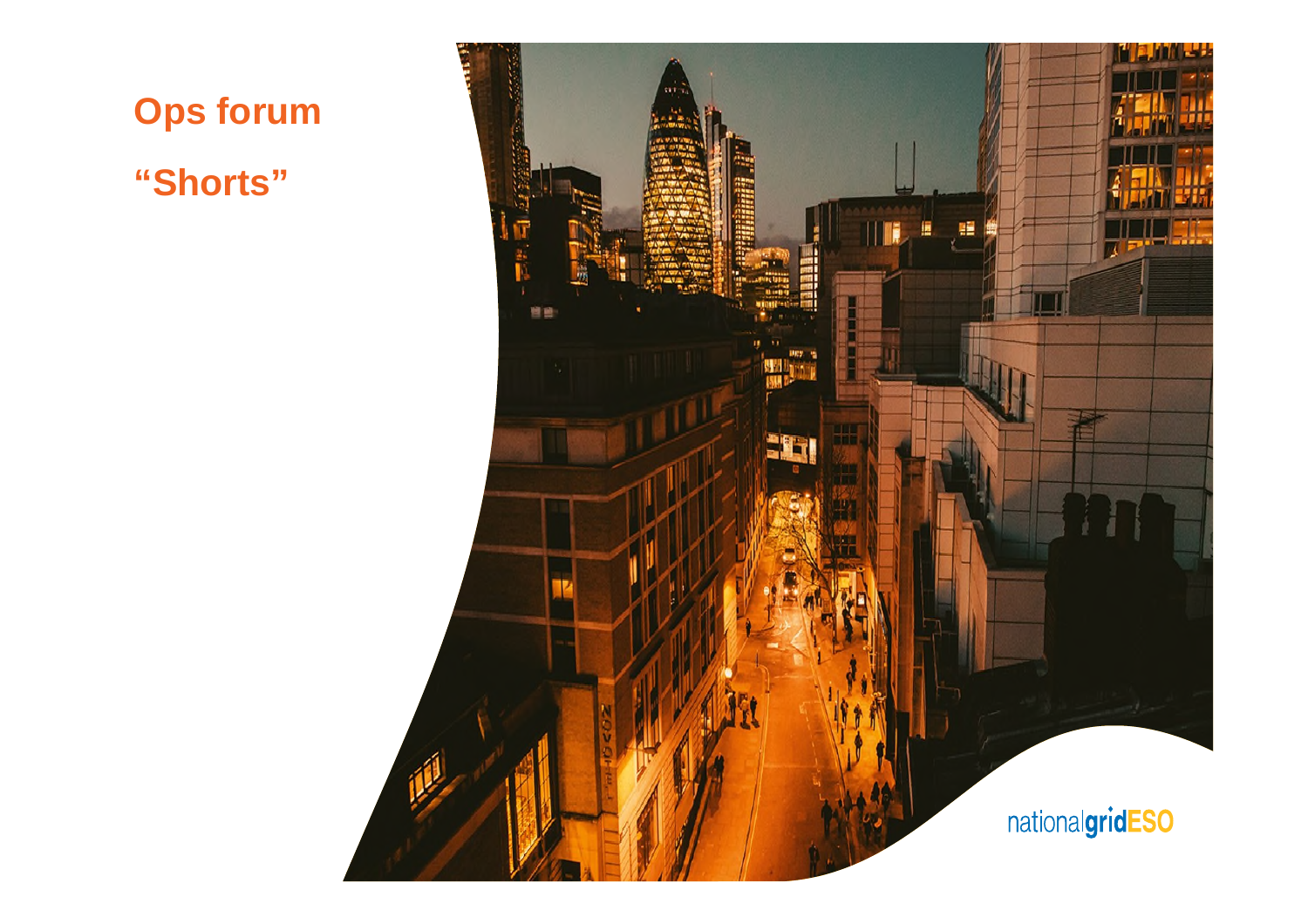#### **Reactive Power Regional Requirements (Short Term)- Request for Information (RFI)**

- We have published a RFI for provision of reactive power in South Wales and Mersey regions - Summer 2019 and Summer 2020
	- Interested providers to submit outline of their capability by 5<sup>th</sup> November 18
- Initial step in our plan to develop improved transparent, contestable approach to reactive power procurement

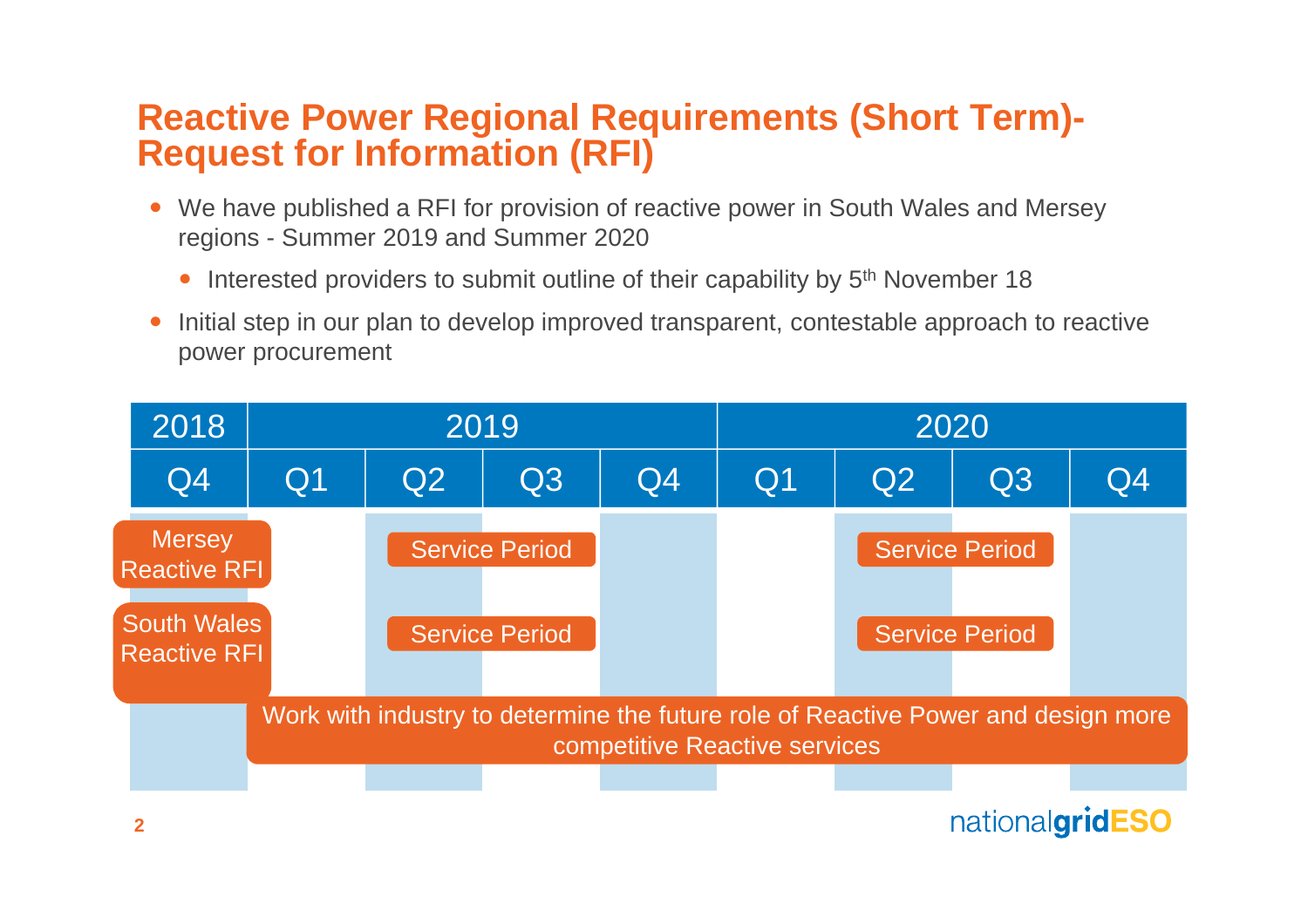# **Pathfinder project (NOA) – Requests for Information**

- We set out our planned enhancements to network planning in our Network Development Roadmap
- We are including commercial solutions as part of the next step through a number of pathfinding projects

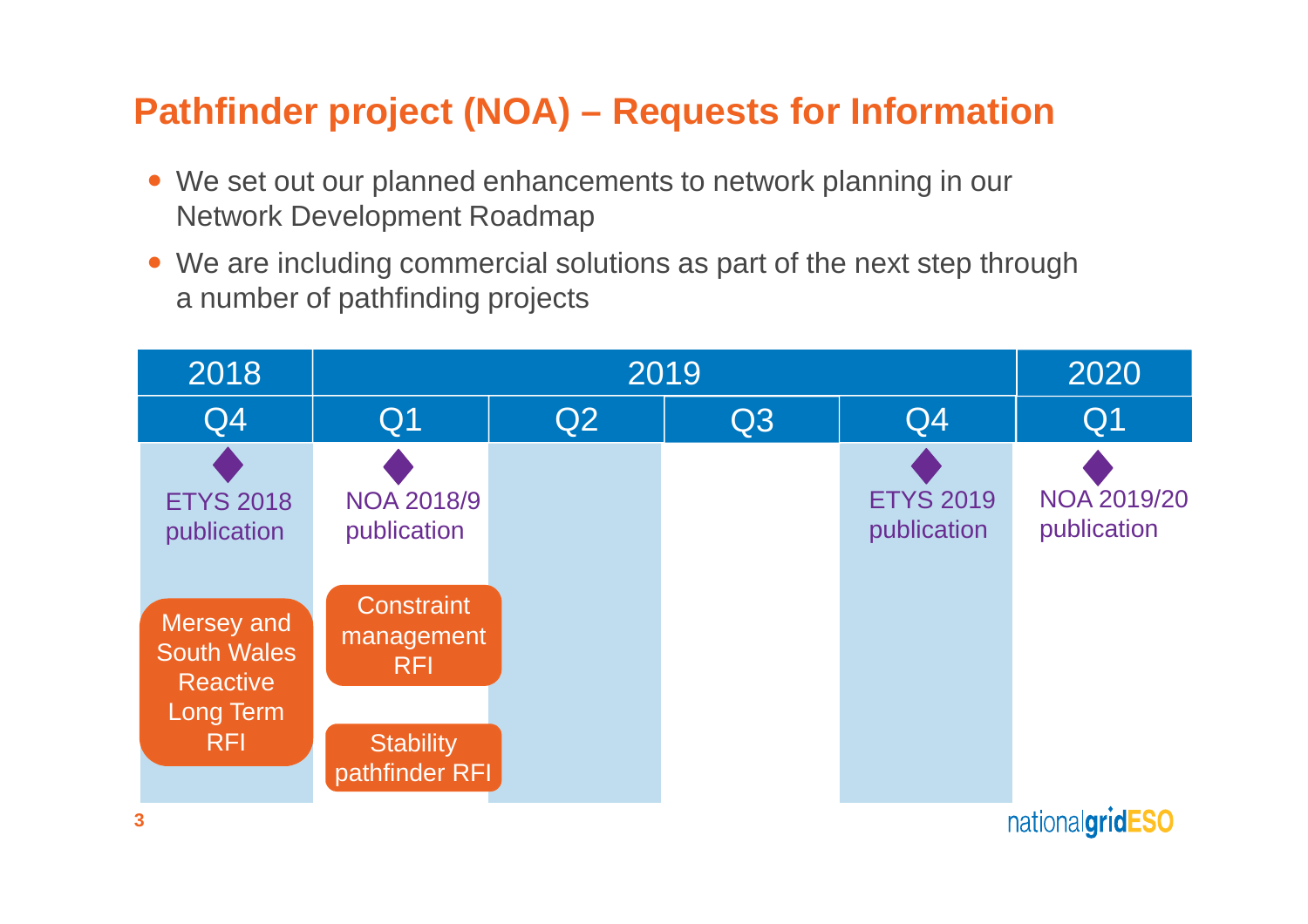## **Restoration – Black Start Procurement & Operation**

- May 2018 ESO Restoration Roadmap highlighted the need for improvement in procurement approaches
	- Plan to develop a competitive tendered service for Black Start Services, initially in one area – rolled out across GB
	- Competitive tender process to be consulted on by the end of 2018



 EU Emergency & Restoration Code **System Restoration** and **System Defence Plans** outline the Black Start restoration process (under consultation until 26 October)

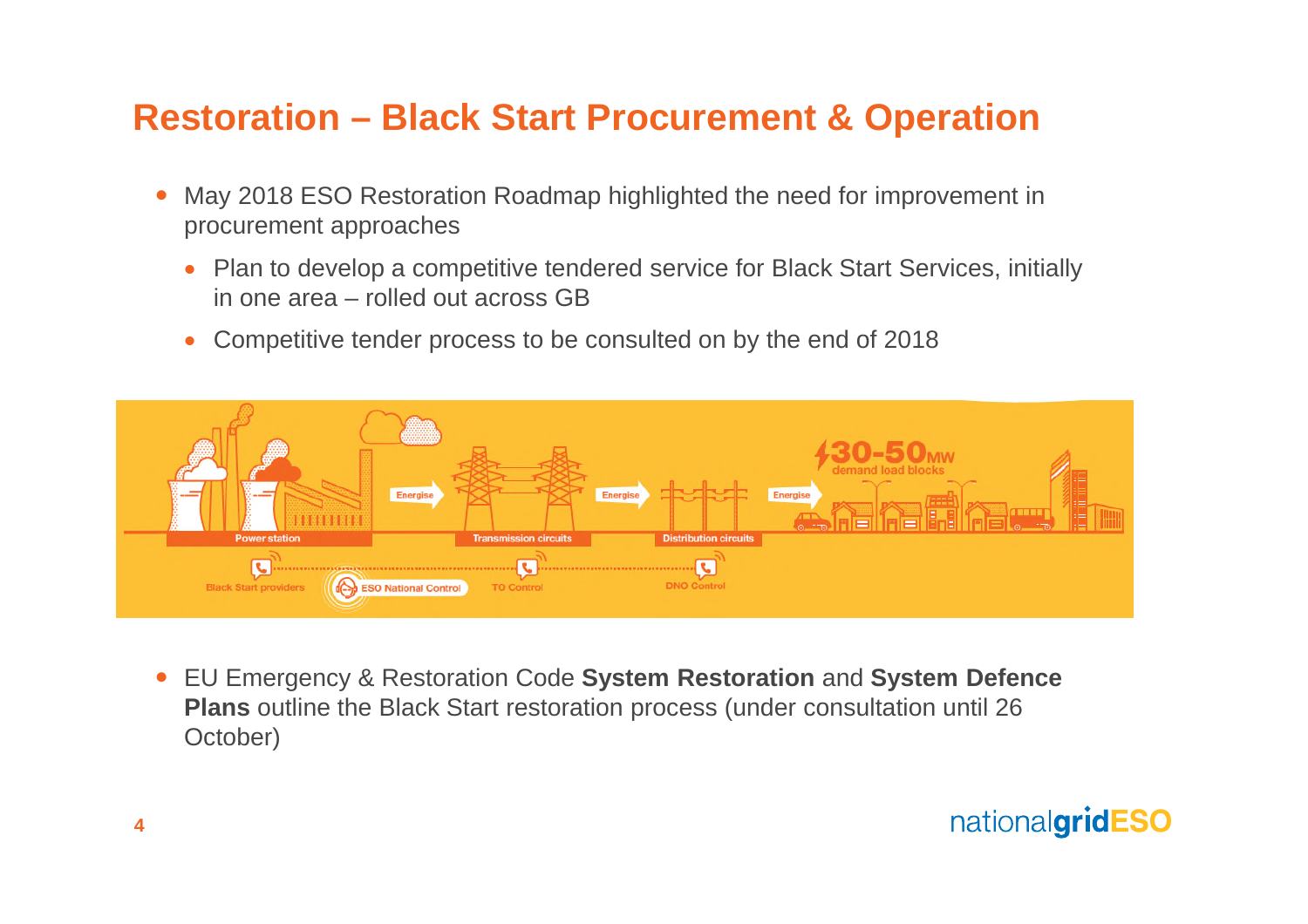## **RIIO-2 – The first price control for a legally separate ESO**

- Ofgem has confirmed that the ESO will have its own price control from 2021
- We will be expected to submit our well justified business plan in Q4 2019
- We will build our business plan with our stakeholders using a three phased approach – Listen, Co-create and Propose

| 2017                                                                                            |                |    |                | 2018 |                                            |                                                                                                          |                | 2019           |                |                                                                                                                   |                | 2020 |                                                                                                                                                                                           |                |                | 2021 |                                                             |    |                |
|-------------------------------------------------------------------------------------------------|----------------|----|----------------|------|--------------------------------------------|----------------------------------------------------------------------------------------------------------|----------------|----------------|----------------|-------------------------------------------------------------------------------------------------------------------|----------------|------|-------------------------------------------------------------------------------------------------------------------------------------------------------------------------------------------|----------------|----------------|------|-------------------------------------------------------------|----|----------------|
| $\Omega$                                                                                        | Q <sub>2</sub> | Q3 | Q <sub>4</sub> | Q1   | Q <sub>2</sub>                             | Q <sub>3</sub>                                                                                           | Q <sub>4</sub> | Q <sub>1</sub> | Q <sub>2</sub> | Q3                                                                                                                | Q <sub>4</sub> | Q1   | Q <sub>2</sub>                                                                                                                                                                            | Q <sub>3</sub> | Q <sub>4</sub> | Q1   | Q <sub>2</sub>                                              | Q3 | Q <sub>4</sub> |
| <b>Listen</b><br>Establishing stakeholder<br>priorities to shape our future<br>engagement plans |                |    |                |      |                                            | Co-create<br>Building elements of our<br>plans with stakeholders<br>- getting into detail<br>- workshops |                |                |                | <b>Propose</b><br>Sharing our plans<br>with stakeholders<br>to make sure we<br>check we're meeting<br>their needs |                |      | <b>Ofgem scrutiny and</b><br>licence development<br>Detailed scrutiny of our business<br>plans and stakeholder group reports<br>by the regulator, with open hearings<br>where appropriate |                |                |      | <b>Start of RIIO-2</b><br>New price control<br>1 April 2021 |    |                |
|                                                                                                 |                |    |                |      | Stakeholder groups (Independently Chaired) |                                                                                                          |                |                |                |                                                                                                                   |                |      |                                                                                                                                                                                           |                |                |      |                                                             |    |                |
|                                                                                                 |                |    |                |      |                                            | Ofgem challenge group                                                                                    |                |                |                |                                                                                                                   |                |      |                                                                                                                                                                                           |                |                |      |                                                             |    |                |

Ofgem scrutiny stage (not definite)

**5**

**Email: Box.ESO.RIIO2@nationalgrid.com Visit our RIIO-2 website: yourenergyfuture.nationalgrid.com**